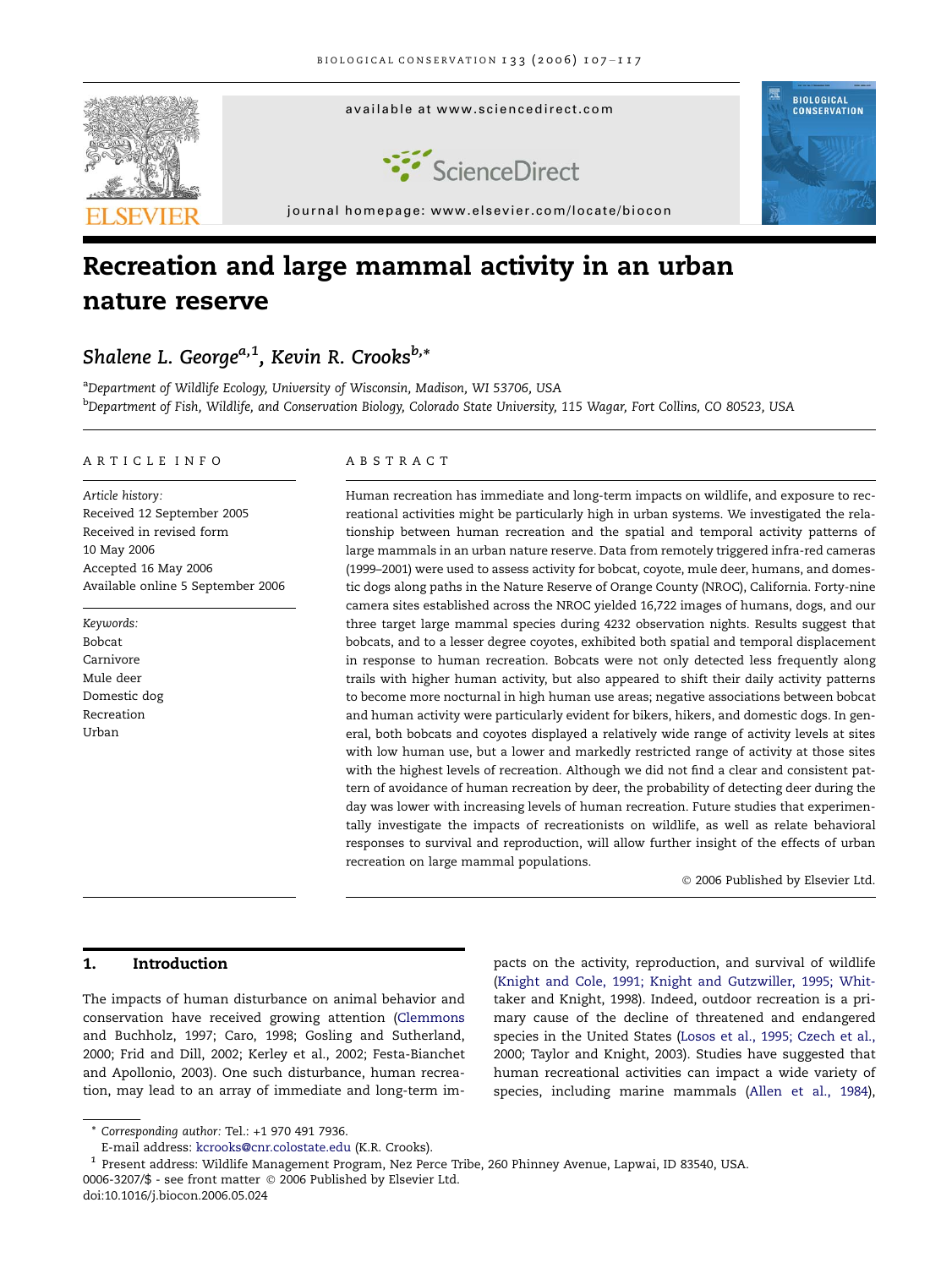rodents ([Mainini et al., 1993; Magle et al., 2005](#page-9-0)), birds ([Yalden](#page-10-0) [and Yalden, 1990; Miller et al., 1998; Stalmaster and Kaiser,](#page-10-0) 1998; Fernández-Juricic et al., 2005), herpetiles ([Hecnar and](#page-9-0) M'Closkey, 1998; Lacy and Martins, 2003; Rodríquez-Prieto and Fernández-Juricic, 2005), and coral (Zakai and Chadwick-Furman, 2002).

Mammalian carnivores, given their low population densities, large area requirements, and historical and current persecution, may be especially sensitive to anthropogenic disturbances ([Terborgh, 1974; Pimm et al., 1988; Breitenmoser,](#page-10-0) [1998; Woodroffe and Ginsberg, 1998; Woodroffe, 2000; Crooks,](#page-10-0) [2002; Gittleman et al., 2001; Ray et al., 2005](#page-10-0)), and prior studies have suggested human recreation can alter carnivore behavior and distribution (e.g. [Aaris-Sorensen, 1987; Olson et al.,](#page-8-0) [1997; White et al., 1999; Nevin and Gilbert, 2005a,b\)](#page-8-0). Likewise, human recreation can also disturb ungulates, initiating alert and flush responses and potentially resulting in decreased foraging or reproduction, increased energetic costs or stress, and avoidance of recreational areas ([Eckstein et al., 1979;](#page-9-0) [MacArthur et al., 1982; Freddy et al., 1986; Yarmoloy et al.,](#page-9-0) [1988; Papouchis et al., 2001; Miller et al., 2001; Taylor and](#page-9-0) [Knight, 2003\)](#page-9-0). Although most studies of recreational impacts on large mammal activity have occurred in relatively natural settings, wildlife in urban systems may be exposed to particularly high levels of human recreation. The consequences of increased exposure to recreation, however, remain unclear, in that wildlife may become desensitized to recurrent human disturbances in some situations but not others, and such habituation may have both beneficial and negative impacts ([Knight and Gutzwiller, 1995; Whittaker and Knight, 1998;](#page-9-0) [Taylor and Knight, 2003; Kloppers et al., 2005; Magle et al.,](#page-9-0) [2005; Smith et al., 2005\)](#page-9-0).

Highly urban regions are often characterized by rapid expansion, which leads to habitat loss and fragmentation, the primary threat to endangered species in the United States [\(Wilcove et al., 1998\)](#page-10-0). Widespread urbanization, in combination with high levels of species endemism and diversity, has created a major 'hot-spot' of extinction in coastal southern Californian natural communities ([Myers,](#page-9-0) [1990; Dobson et al., 1997](#page-9-0)). Orange County, California, is one such coastal region to experience massive human population growth. Between 1950 and 1990, Orange County's population increased 10-fold, from approximately 200,000 to over 2,400,000 ([State of California, 2001\)](#page-10-0), with a projected population of nearly 3.2 million in 2010 ([State of California, 2004\)](#page-10-0). In response to urban sprawl and resultant habitat fragmentation, The Nature Reserve of Orange County (NROC) was created to preserve some of the region's last remaining natural areas. Although the NROC protects over 150  $km<sup>2</sup>$  of open space, housing and commercial units encircle and fragment the reserve, and development is continuing. The NROC is permeated by foot and bike trails, maintained dirt roads, and dry creek beds, which can serve, in varying degrees, as movement routes for local wildlife as well as human recreationists, such as hikers, bicyclists, horseback riders, and dog walkers.

The goal of this study was to investigate the relationship between large mammal activity patterns and human recreation in an urban nature reserve. We assessed the spatial and temporal activity patterns of bobcat (Lynx rufus), coyote (Canis latrans), and mule deer (Odocoileus hemionus), as well as humans and domestic dogs, using infra-red remotely triggered cameras, valuable survey tools because they can record daily activity patterns for an extended period of time with minimal supervision [\(Carthew and Slater, 1991; Cutler and](#page-8-0) [Swann, 1999; Carbone et al., 2001\)](#page-8-0). We hypothesized that in areas of higher human recreation, large mammals would exhibit lower trail use, particularly during the daytime when human recreationists are most active.

# 2. Methods

#### 2.1. Study area

The NROC is a reserve system spanning the central portion of Orange County, California. Human recreation in the reserve varies due to differing restrictions. Many parcels allow recreation on a daily basis and often year-round. Human recreation activity is consistently high in these areas, both throughout the daytime hours and throughout the year. Other parcels are limited to docent-led tours (e.g. lands managed by The Nature Conservancy) or completely closed to the general public. These areas typically receive relatively low levels of human activity throughout the year, although trespassing does occur. Much of the NROC, including areas with both high and low levels of human recreation, supports native habitat and wildlife communities.

The reserve is divided into two core areas: the coastal subregion (ca. 73  $km^2$ ) and the central sub-region (ca. 77  $km^2$ ). The coastal sub-region is bordered by the Pacific Ocean to the southwest and by cities in all other directions. The central sub-region is located at the northwestern terminal portion of the Santa Ana Mountain range. It is connected to the Cleveland National Forest to the east and bordered by cities in all other directions. The city of Irvine and major freeway systems separate the two sub-regions and, at present, there are few to no viable habitat corridors for large mammals connecting the two portions of the reserve.

Coastal southern California has a Mediterranean type climate with an average annual precipitation level of less than 38 cm per year and two seasons: dry (June–November) and wet (December–May). The majority of our large mammal surveys (86% of sampling effort) occurred in the dry season, although some sampling at some sites continued into the early wet season. Coastal sage scrub, chaparral, and oak woodlands are the dominant habitat types within the NROC, although open grasslands and riparian habitat also exist. Percent cover of native and exotic plant species was estimated within a 20-m radius of each sampling station by following a modified Braun-Blanquet categorical scale ([Kent and Coker,](#page-9-0) [1992\)](#page-9-0). The cover scale was 0 (absent), 1 (<1%), 2 (1–5%), 3 (6– 25%), 4 (26–50%), 5 (51–75%), and 6 (76–100%). Cover types were categorized as: (1) trees, including both native and non-native species; (2) native shrubs; and (3) exotic vegetation.

#### 2.2. Spatial displacement (relative activity)

During 1999–2001, we used remotely triggered cameras (CamTrakker, Inc., Watkinsville, GA) to record the presence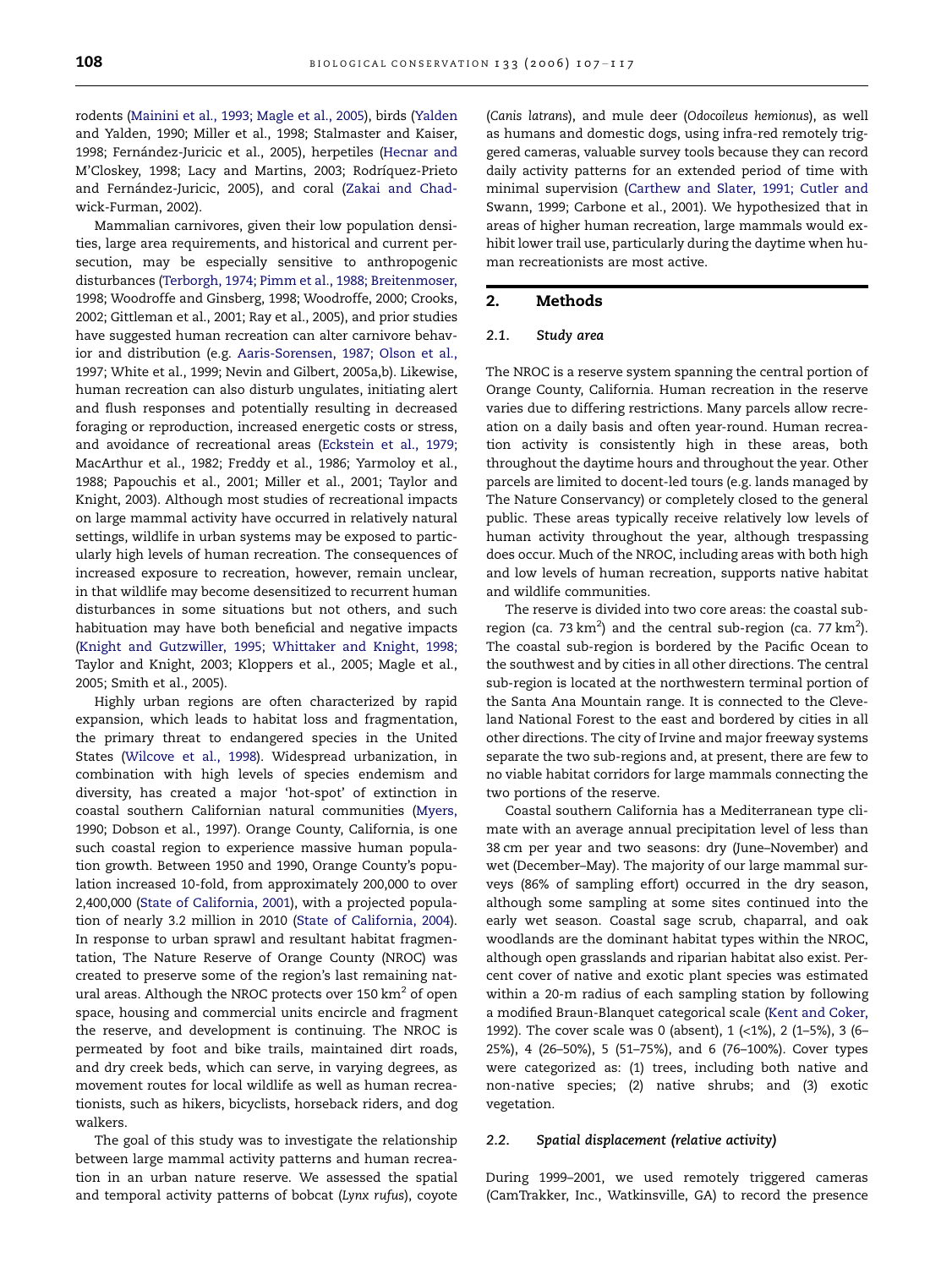of wildlife and humans in order to determine their spatial and temporal activity patterns. We focused our analyses on three large mammals – bobcat, coyote, and mule deer – that occurred throughout the Nature Reserve of Orange County and were potentially responsive to human disturbances.

Forty-nine camera sites were established along dirt roads and major game trails throughout the NROC, with each site separated by a minimum of 750 m. Camera locations were restricted to relatively concealed areas to reduce theft and vandalism. In regions considered high risk for theft, cameras were placed in locking steel containers attached to metal posts. In low risk areas, cameras were attached to an anchor (tree, post, etc.), and secured to the anchor by a cable and lock. Cameras were set to delay 3 min between successive photographs, were equipped with a 35 mm auto-focusing lens and an auto flash mechanism, and have shooting distances of 0.35–6.00 m. Date and time (Pacific Standard Time, PST) of photographs were automatically burned onto the negatives. Infrared sensors have a maximum detection distance of 18.3 m, with an optimal distance of 0.3–9.1 m. Each camera was set for continuous action throughout the day and night, and was positioned facing the road or trail to ensure documentation of associated wildlife and human recreational activity. Data collection began in June and ended no later than February from 1999 to 2001, and cameras were checked once per calendar week unless site activity required them to be checked more frequently (shortest interval was once per day). Each year a camera remained at a site for an average of 53.6 nights (SD = 19.9, range: 21–114 nights).

An index of relative activity (RA) was estimated for each camera station by calculating the number of images of a species detected in a photograph divided by the number of nights the camera operated at that station. We used RA as measure of the spatial displacement of wildlife species in response to human recreationists across the 49 camera stations. Although we did not individually identify animals in photographs and thus cannot measure absolute densities, the camera index can provide a useful measure of the relative activity of species at each sampling point [\(Cut](#page-8-0)[ler and Swann, 1999; Carbone et al., 2001\)](#page-8-0). If multiple individuals (images) were captured within a single photograph, each individual (image) was counted singularly. Relative activity indices for wildlife species conformed to the assumption of a normal distribution, whereas human indices did not and thus were log transformed in subsequent analyses.

#### 2.3. Temporal displacement (percent daytime activity)

For each target species detected, percent daytime activity (PDA) was calculated by collapsing images taken 0600–1759 (PST) into a diurnal category and images taken 1800–0559 (PST) into a nocturnal category. This allowed for an overall estimation of PDA per species and at each site. PDA was calculated per species only for sites with a minimum of five images. We used PDA as a measure of the temporal displacement of wildlife to human recreationists. The proportion of daytime activity was arcsin square root transformed for statistical analyses.

# 2.4. Data analysis

#### 2.4.1. Sub-region, season, vegetation

Preliminary analyses were conducted to evaluate the potential effects of sub-region (coastal and central reserve), season (wet and dry), and vegetative cover (trees, native shrubs, and exotic vegetation) on relative activity and circadian activity of wildlife and humans. Relative activity did not differ between sub-regions for bobcats, mule deer, and humans (all  $t < 0.613$ , all  $P > 0.543$ ), although RA was higher in the coastal subregion for coyotes (mean coastal  $\pm$  SD = 0.276  $\pm$  0.234, n = 24; mean central =  $0.160 \pm 0.124$ ,  $n = 20$ ;  $t = 2.097$ ,  $P = 0.043$ ). PDA for mule deer did not significantly differ between sub-regions (mean coastal =  $0.412 \pm 0.410$ ,  $n = 16$ ; mean central =  $0.679 \pm 10^{-10}$ 0.492,  $n = 16$ ;  $t = 1.699$ ,  $P = 0.105$ ), however, PDA was higher in the coastal sub-region for bobcats (mean coastal =  $0.731 \pm 0.231$ ,  $n = 11$ ; mean central =  $0.420 \pm 0.278$ ,  $n = 13$ ;  $t = 2.945$ ,  $P = 0.007$ ) and coyotes (mean coastal =  $0.500 \pm 0.246$ ,  $n = 19$ ; mean central = 0.264 ± 0.233,  $n = 17$ ; t = 2.950, P = 0.006). To account for sub-regional effects in subsequent statistical analyses of human recreational impacts, RA for coyotes and PDA for both coyotes and bobcats were standardized by taking the standard normal Z scores within each sub-region.

Although log transformed human RA indices tended to be higher in the dry season (mean dry =  $0.385 \pm 1.022$ , mean wet =  $-0.011 \pm 1.245$ ,  $n = 14$  sites sampled in both the wet and dry season within the same year; paired  $t = 2.085$ ,  $P = 0.057$ ), RA did not differ by season for bobcats, coyotes and mule deer (all paired  $t < 1.164$ , all  $P > 0.275$ ) nor did PDA differ by season for these three target species (all paired  $t < 1.154$ , all  $P > 0.292$ ) and the majority (86%) of sampling occurred during the dry season. Thus, season was not included in further analyses. Likewise, vegetative cover of trees, native shrubs and exotic vegetation did not differ between sub-regions (all  $t < 1.770$ ,  $P > 0.083$ , n coastal = 24, n central = 24) or between areas of high and low human use (all  $t < 0.731$ ,  $P > 0.473$ , n high = 14, n low = 34; see below for definition of high and low human use sites). Further, preliminary tests revealed few significant relationships between vegetative cover and RA or PDA of wildlife (George, unpublished data). Thus, vegetative cover was also not included in further analyses.

#### 2.4.2. Human recreation

The relationships between recreation and wildlife activity were assessed in multiple steps. First, logistic regressions were performed to determine if overall human activity was a significant predictor of the probability of a species using a monitored trail (for all 49 camera stations) as well as the probability of exhibiting daytime activity at a site (for all stations with a minimum of five images for each species). For the logistic regression models, the response variable was input as a 1 (or 0) if a species was detected (or not) at a camera station or during the day.

Second, each camera site was categorized as either "high" or ''low'' based on overall levels of human recreation. A visual inspection of the human RA distribution indicated a natural break at a camera index of about 4.0 (i.e. four images of recreationists per sampling day), corresponding to approximately 30% of the most highly used sites by recreationists. This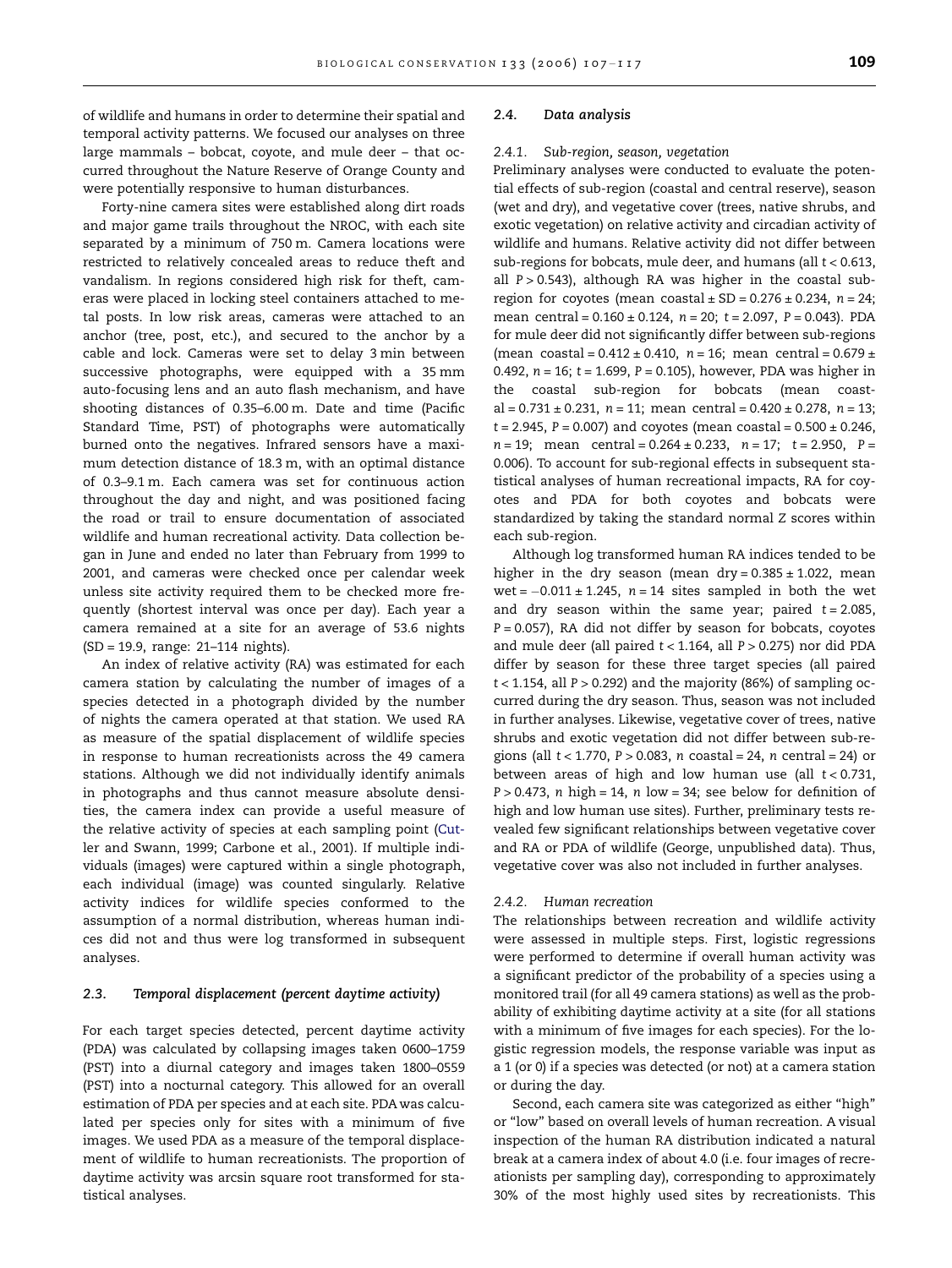<span id="page-3-0"></span>division resulted in 14 ''high'' (4.2–39.1 recreationists per sampling day) and 35 ''low'' (0.2–2.9 recreationists per day) human use sites. T-tests were used to investigate the differences in species RA and PDA in areas of high versus low human use.

Third, we developed regression models with wildlife RA or PDA as the response variable and overall human activity as the predictor variable. Four candidate models were compared: (1) Null: an intercept only model where human activity was not considered; (2) Log Human: representing a linear, 1st order relationship between human and wildlife activity; (3) (Log Human)<sup>2</sup>: representing a non-linear relationship between human and wildlife activity; and (4) Log Human Polynomial: a global model representing a non-linear 2nd order polynomial incorporating both (Log Human) and (Log Human)<sup>2</sup>. Akaike's Information Criterion (AIC) was used for model selection; the model with the minimum AIC was considered the best approximating model and models within two AIC units of the minimum AIC model were considered competitive models with some support from the data ([Burnham](#page-8-0) [and Anderson, 2002](#page-8-0)).

Finally, to further explore the relationship between wildlife activity and various types of human recreation, we also constructed linear regression models of large mammal relative activity and circadian activity using specific recreational categories as predictor variables: overall human activity, hikers (including joggers), bicyclists, equestrians, and motorized vehicles (including automobiles, motorbikes, and all-terrain vehicles). Because domestic dogs were highly correlated to human visitations (George, unpublished data), we also analyzed dog visitations, exclusive of any other recreational category, as a predictor variable of large mammal activity. Camera indices for all recreational categories were log-transformed for statistical analyses.

# 3. Results

#### 3.1. Spatial displacement

From 1999 to 2001, cameras stationed across 49 sites operated for a total of 4232 camera nights, yielding 16,722 images of humans, domestic dogs, and our three target large mammal species (Table 1). Coyotes were the most frequently detected large mammal, followed closely by mule deer, and then bobcats (Table 1); all three species were detected at most camera stations in the NROC. Humans were the most detected species overall, occurring throughout the reserve. Hikers were the most common recreational category, followed by bikers, vehicles, and equestrians. Domestic dogs also were frequently detected.

Logistic regression models indicated that the probability of detection at a camera station was negatively related to human activity for bobcats (coefficient =  $-0.584$ ,  $\chi^2$  = 6.459,  $P = 0.011$ ). The probability of detection at a camera station was not significantly related to human activity for coyote (coefficient =  $-0.471$ ,  $\chi^2$  = 2.344, P = 0.126) and mule deer (coefficient =  $-0.139$ ,  $\chi^2$  = 0.287, P = 0.592).

When comparing high versus low human use sites, RA indices were significantly lower in areas of high overall human use for bobcats (mean high =  $0.061 \pm 0.036$ , n = 8; mean  $low = 0.143 \pm 0.103$ ,  $n = 29$ ;  $t = 2.192$ ,  $P = 0.035$ ) and coyotes  ${\rm (standardized \ mean \ high} = -0.454 \pm 0.293, \ n = 11; \ standard$ ized mean  $low = 0.302 \pm 1.059$ ,  $n = 33$ ;  $t = 2.322$ ,  $P = 0.025$ ). Mule deer RA indices did not differ between areas of high and low human use (mean high =  $0.218 \pm 0.211$ ,  $n = 11$ ; mean  $low = 0.186 \pm 0.267$ ,  $n = 29$ ;  $t = 0.370$ ,  $P = 0.713$ ).

Across all 49 sampling stations, the negative non-linear model ["(Log Human)<sup>2</sup>"] between bobcat RA and overall human activity had the strongest support from the data, with a model weight of 0.456; the linear model (''Log Human'') was also competitive ([Table 2\)](#page-4-0). The null model was supported by the data for coyotes and mule deer with no other competing models. When viewed graphically, negative relationships between overall human recreation and bobcat and coyote activity were similar in appearance [\(Fig. 1](#page-5-0)). Both species demonstrated a wide range of activity levels at sites with lower human use, from zero relative activity to the highest RA index recorded for each species. In contrast, bobcats and coyotes displayed a lower and markedly restricted range of activity in those sites with the highest levels of human recreation.

When analyzing specific recreational categories at all 49 camera stations, bobcat RA was negatively related to the activity of all humans, bikers, and hikers, but not equestrians,

| Reserve of Orange County, California |                  |                          |                             |                            |  |  |  |  |
|--------------------------------------|------------------|--------------------------|-----------------------------|----------------------------|--|--|--|--|
| Species                              | Number of images | Number of observed sites | Mean relative activity (SE) | Overall % daytime activity |  |  |  |  |
| Coyote                               | 874              | 44                       | 0.200(0.029)                | 23.16                      |  |  |  |  |
| Mule deer                            | 813              | 41                       | 0.164(0.034)                | 25.19                      |  |  |  |  |
| Bobcat                               | 458              | 37                       | 0.095(0.014)                | 31.83                      |  |  |  |  |
| All humans                           | 14,101           | 49                       | 5.257(1.345)                | 94.43                      |  |  |  |  |
| Hikers                               | 8217             | 49                       | 3.004(0.877)                | 92.72                      |  |  |  |  |
| Bikers                               | 3562             | 34                       | 1.725 (0.671)               | 98.00                      |  |  |  |  |
| Vehicles                             | 1758             | 42                       | 0.407(0.091)                | 95.17                      |  |  |  |  |
| Equestrians                          | 564              | 21                       | 0.122(0.036)                | 94.25                      |  |  |  |  |
| Domestic dog                         | 476              | 30                       | 0.169(0.065)                | 83.37                      |  |  |  |  |

Table 1 – Camera station visits from 1999 to 2001 during 4232 camera observation nights across 49 sites in the Nature

Images are the count of individuals captured in all photographs during the study. Observed sites indicates the number of camera stations in which at least one individual of the species was detected. The mean relative activity index (standard error) is derived from all sites and across all years. Overall percent daytime activity represents the proportion of a species images recorded between the hours of 0600–1759 (PST) across all sites and all years.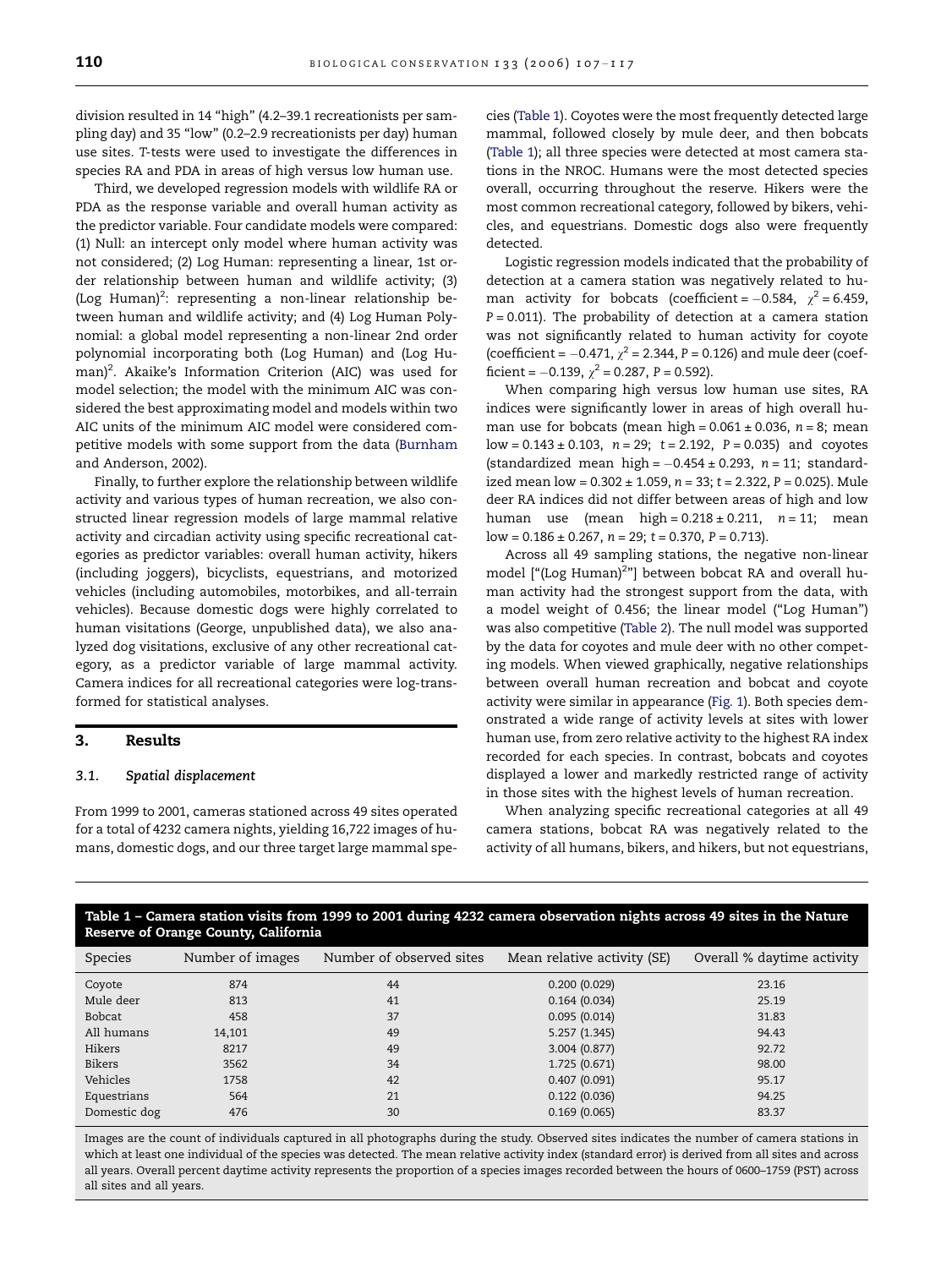<span id="page-4-0"></span>

| Table 2 - AIC results for species relative activity indices across all 49 sites |                                      |            |                |                             |       |  |  |
|---------------------------------------------------------------------------------|--------------------------------------|------------|----------------|-----------------------------|-------|--|--|
| Species                                                                         | Model                                | log(Lhood) | K              | $\Delta_i$ AIC <sub>c</sub> | $W_i$ |  |  |
| Bobcat                                                                          | (Log Human) $^2$                     | 115.897    | 3              | $\Omega$                    | 0.456 |  |  |
|                                                                                 | Log Human                            | 115.594    | 3              | 0.607                       | 0.337 |  |  |
|                                                                                 | Log Human + (Log Human) <sup>2</sup> | 116.061    | 4              | 2.425                       | 0.136 |  |  |
|                                                                                 | Null                                 | 112.768    | $\overline{2}$ | 3.714                       | 0.071 |  |  |
| Coyote <sup>a</sup>                                                             | Null                                 | 4.367      | 2              | $\Omega$                    | 0.870 |  |  |
|                                                                                 | Log Human                            | 3.100      | 3              | 5.078                       | 0.069 |  |  |
|                                                                                 | (Log Human) $^2$                     | 2.647      | 3              | 5.984                       | 0.044 |  |  |
|                                                                                 | Log Human + (Log Human) <sup>2</sup> | 3.124      | 4              | 7.782                       | 0.018 |  |  |
| Mule deer                                                                       | Null                                 | 70.576     | $\overline{2}$ | $\Omega$                    | 0.606 |  |  |
|                                                                                 | Log Human                            | 70.619     | 3              | 2.458                       | 0.177 |  |  |
|                                                                                 | (Log Human) $^2$                     | 70.578     | 3              | 2.541                       | 0.170 |  |  |
|                                                                                 | Log Human + (Log Human) <sup>2</sup> | 70.672     | 4              | 5.105                       | 0.047 |  |  |

The models examined were: (1) Null, in which humans were excluded from analysis; (2) Log Human, representing a linear relationship between humans and wildlife species; (3) (Log Human)<sup>2</sup>, which represents a non-linear relationship between human and wildlife indices; and (4) Log Human + (Log Human)<sup>2</sup>, a non-linear 2nd order polynomial model. a Standard normal (Z) scores.

vehicles, or dogs ([Table 3\)](#page-6-0). Similarly, coyote RA was negatively related to overall human and hiker activity, and there was a trend for a negative relationship with bikers, but was not related to equestrians, vehicles, or dogs. Mule deer RA was not related to any recreational group.

# 3.2. Temporal displacement

Almost all human activity was recorded between the hours of 0600 and 1800 ([Table 1](#page-3-0)). Domestic dogs also showed a high PDA [\(Table 1\)](#page-3-0), revealing their strong association with human activity. Bobcats, coyotes, and mule deer showed similar degrees of nocturnality, primarily nocturnal with some diurnal activity ([Table 1](#page-3-0)).

Logistic regression models indicated that the probability of daytime activity at a camera station was negatively related to human RA indices for bobcats (coefficient =  $-1.421, \chi^2$  = 5.352, n = 24, P = 0.021) and mule deer (coefficient = -0.583,  $\chi^2$  = 3.879, n = 32, P = 0.049). The probability of detecting coyotes during the day was not significantly related to human activity (coefficient =  $-0.252$ ,  $\chi^2$  = 0.858, n = 36, P = 0.354).

Bobcats tended to have a lower PDA (20.8%) in sites with the highest human recreation compared to their PDA (33.2%) in sites with lower human activity (standardized mean high = -0.337 ± 0.917, n = 3; standardized mean  $low = 0.483 \pm 0.716$ ,  $n = 21$ ;  $t = 1.803$ ,  $P = 0.085$ ). The PDA of mule deer (mean high =  $0.493 \pm 0.646$ ,  $n = 9$ ; mean  $low = 0.566 \pm 0.390$ ,  $n = 23$ ;  $t = 0.391$ ,  $P = 0.699$ ) and coyotes (standardized mean high = -0.236 ± 0.759, n = 7; standardized mean  $low = 0.109 \pm 0.821$ ,  $n = 29$ ;  $t = 1.010$ ,  $P = 0.320$ ) did not differ between areas of high and low human use.

There was a negative linear relationship between bobcat PDA and human RA, with a relatively high model weight (0.642) and no other competing models ([Table 4](#page-6-0)). For coyote PDA, the non-linear model was supported, with both the null and linear as competitive models. The null model was the minimum AIC model for mule deer PDA, with no other competing models. As with relative activity, bobcats and coyotes exhibited a greater range of daytime activity in areas with less

recreation and showed less daytime activity, and a more restricted range of PDA, in areas highly used by humans [\(Fig. 2a](#page-7-0) and b).

When analyzing specific recreational categories, the proportion of daytime activity for bobcats was negatively related to overall human, biker, hiker, and dog activity, but not equestrians and vehicles [\(Table 3](#page-6-0)). Coyote PDA was not significantly related to any recreational category, although there was a negative trend with dog activity. Deer PDA was not related to any recreation groups.

# 4. Discussion

Bobcats appeared most responsive to recreation in the Nature Reserve of Orange County. Bobcats not only were detected less frequently along trails with higher human activity, but also appeared to shift their daily activity patterns to become more nocturnal in high human use areas, suggesting both spatial and temporal displacement in response to human recreation. Specifically, we found: (1) the probability of recording bobcats at camera stations, as well as the probability of detecting them during the day, decreased with increasing human recreation; (2) bobcat camera indices and proportion of daytime activity were relatively low in the sites with the highest human activity; and (3) statistical support for models describing negative relationships between recreational activity and bobcat relative activity and proportion of daytime activity. Negative associations between bobcat activity and specific recreational categories suggested spatial displacement in response to bikers and hikers and temporal displacement in response to bikers, hikers, and dogs, but no displacement in response to equestrians or motorized vehicles. Although to a lesser degree than bobcats, coyotes also appeared to exhibit spatial displacement in that coyote activity was lower in the sites with the most recreation and was negatively related to overall human, hiker, and biker visitations; a trend of temporal displacement in response to dogs also was evident.

Previous research also has found that pedestrians, mountain bikers, and domestic dogs can disturb wildlife, although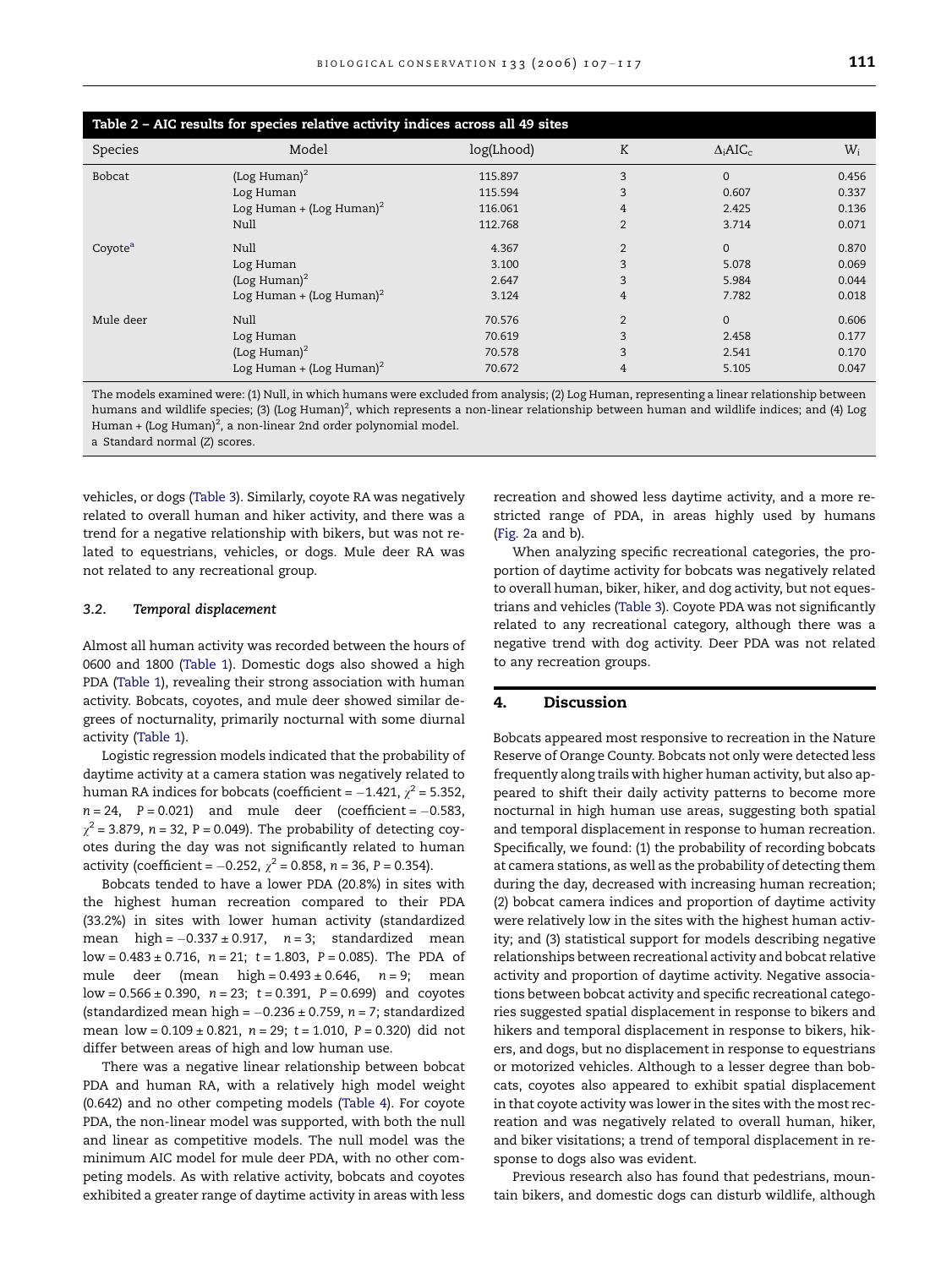<span id="page-5-0"></span>

Fig. 1 – (a and b) The relationship between log human relative activity (RA) indices and RA indices of (a) bobcat and (b) coyote across all 49 camera sampling sites. Coyote RA represent standard normal Z scores (see text).

relatively little is known about their impacts on mammalian carnivores. Because wildlife tend to be particularly responsive to the human form [\(Taylor and Knight, 2003\)](#page-10-0), pedestrians can elicit more intense reactions than motorized vehicles ([Eck](#page-9-0)[stein et al., 1979; MacArthur et al., 1982; Freddy et al., 1986\)](#page-9-0), especially when accompanied by domestic dogs [\(MacArthur](#page-9-0) [et al., 1982; Yalden and Yalden, 1990; Mainini et al., 1993; Miller](#page-9-0) [et al., 2001](#page-9-0)). Impacts of dogs on native carnivores are not well understood, but may include disruption of carnivore behavior through chasing, barking, and scent marking via urine and scat. In comparison to pedestrians, mountain bikers move quickly and quietly, and in the NROC also travel off designated trails, and thus may be especially unpredictable and hence disruptive to wildlife [\(MacArthur et al., 1982; Knight and Gut](#page-9-0)[zwiller, 1995; Miller et al., 2001; Taylor and Knight, 2003](#page-9-0)). The degree of spatial and temporal displacement of wildlife by different forms of human recreation can help guide management strategies to mitigate recreational impacts. For instance, spatial displacement of bobcat and coyotes by hikers and bikers might warrant greater enforcement of existing off-trail and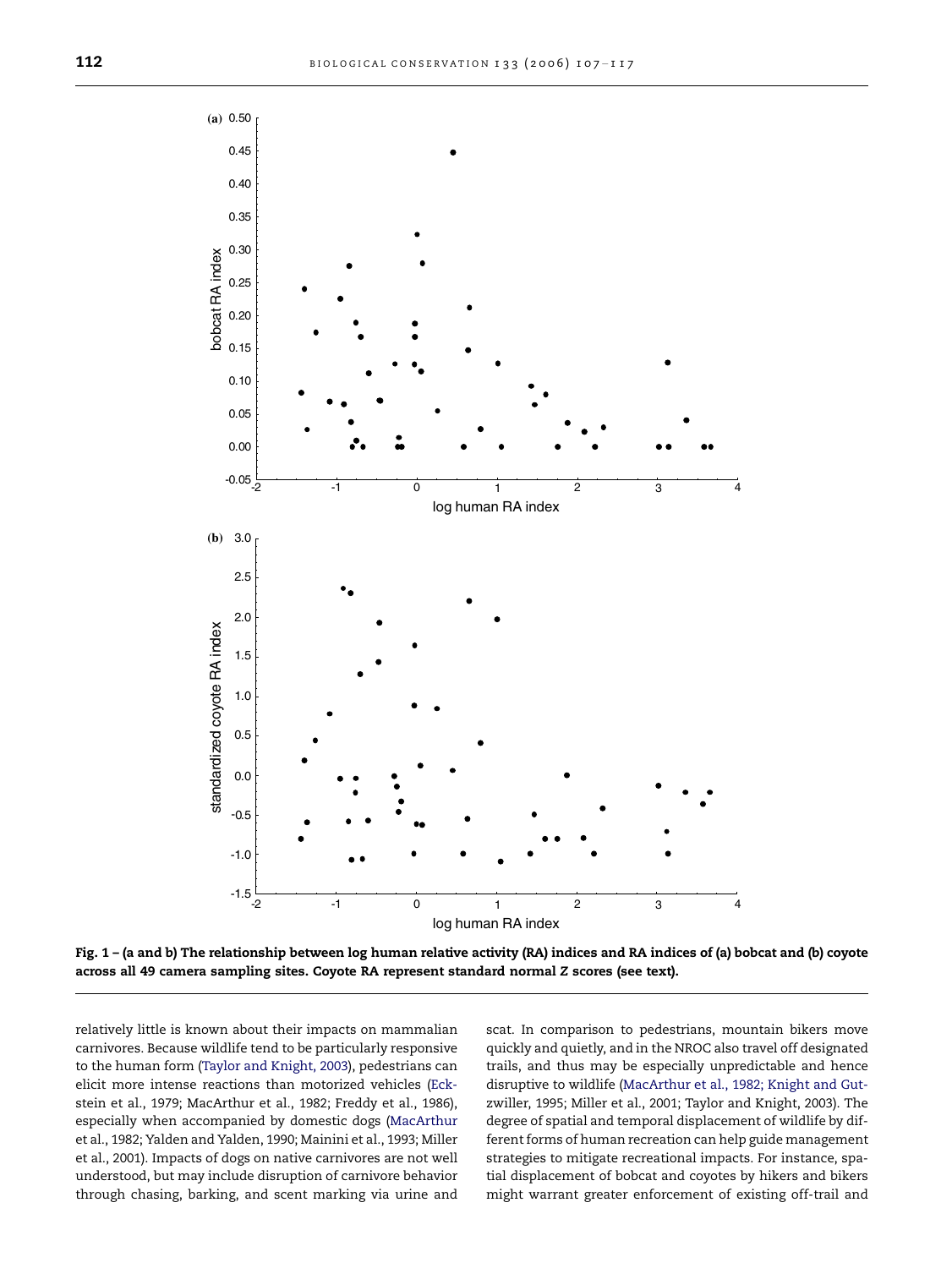<span id="page-6-0"></span>Table 3 – Relationship between wildlife relative activity (RA) and percent daytime activity (PDA) and human recreational categories

|                   | <b>Bobcat</b> |              |       | Coyote      |         |       | Mule deer   |         |       |
|-------------------|---------------|--------------|-------|-------------|---------|-------|-------------|---------|-------|
|                   | Coefficient   | $\mathbf{r}$ | P     | Coefficient | r       | P     | Coefficient | r       | P     |
| $RA^*$            |               |              |       |             |         |       |             |         |       |
| Overall human     | $-0.023$      | $-0.33$      | 0.021 | $-0.193$    | $-0.29$ | 0.047 | 0.007       | 0.04    | 0.775 |
| Hiker             | $-0.038$      | $-0.34$      | 0.016 | $-0.371$    | $-0.34$ | 0.017 | $-0.012$    | $-0.05$ | 0.756 |
| Biker             | $-0.045$      | $-0.36$      | 0.010 | $-0.307$    | $-0.26$ | 0.076 | 0.051       | 0.18    | 0.229 |
| Vehicles          | $-0.039$      | $-0.11$      | 0.433 | 0.555       | 0.17    | 0.250 | 0.008       | 0.01    | 0.947 |
| Equestrian        | 0.040         | 0.07         | 0.629 | $-0.240$    | $-0.04$ | 0.764 | $-0.221$    | $-0.17$ | 0.252 |
| Dog               | $-0.028$      | $-0.07$      | 0.633 | $-0.318$    | $-0.08$ | 0.578 | $-0.128$    | $-0.14$ | 0.352 |
| PDA <sup>**</sup> |               |              |       |             |         |       |             |         |       |
| Overall human     | $-0.369$      | $-0.50$      | 0.013 | $-0.127$    | $-0.22$ | 0.193 | $-0.042$    | $-0.13$ | 0.480 |
| Hiker             | $-0.618$      | $-0.54$      | 0.006 | $-0.243$    | $-0.27$ | 0.108 | $-0.108$    | $-0.18$ | 0.329 |
| Biker             | $-2.367$      | $-0.45$      | 0.028 | $-0.229$    | 0.22    | 0.193 | $-0.021$    | $-0.04$ | 0.819 |
| Vehicles          | $-0.100$      | $-0.03$      | 0.882 | $-0.407$    | $-0.16$ | 0.366 | 0.087       | 0.05    | 0.806 |
| Equestrian        | 0.485         | 0.10         | 0.654 | 0.354       | 0.07    | 0.671 | $-0.749$    | $-0.25$ | 0.173 |
| Dog               | $-1.574$      | $-0.51$      | 0.012 | $-1.078$    | $-0.29$ | 0.081 | 0.129       | 0.04    | 0.849 |

\* All  $n = 49$ .

\*\* All  $n = 24$  for bobcats; all  $n = 36$  for coyotes; all  $n = 32$  for mule deer.

| Table 4 - AIC results for wildlife percent daytime activity (PDA) |                                      |            |                |                             |       |  |  |
|-------------------------------------------------------------------|--------------------------------------|------------|----------------|-----------------------------|-------|--|--|
| Species                                                           | Model                                | log(Lhood) | K              | $\Delta_i$ AIC <sub>c</sub> | $W_i$ |  |  |
| <b>Bobcat</b> <sup>a</sup>                                        | Log Human                            | 10.168     | 3              | $\Omega$                    | 0.642 |  |  |
|                                                                   | (Log Human) $^2$                     | 8.633      | 3              | 3.070                       | 0.138 |  |  |
|                                                                   | Log Human + (Log Human) <sup>2</sup> | 10.370     | 4              | 3.406                       | 0.117 |  |  |
|                                                                   | Null                                 | 6.715      | $\overline{2}$ | 3.650                       | 0.103 |  |  |
| Coyote <sup>a</sup>                                               | (Log Human) $^2$                     | 9.812      | 3              | $\Omega$                    | 0.423 |  |  |
|                                                                   | Null                                 | 8.067      | $\overline{2}$ | 0.714                       | 0.296 |  |  |
|                                                                   | Log Human                            | 8.979      | 3              | 1.667                       | 0.184 |  |  |
|                                                                   | Log Human + (Log Human) <sup>2</sup> | 9.885      | 4              | 2.935                       | 0.097 |  |  |
| Mule deer                                                         | Null                                 | 24.958     | $\overline{2}$ | $\Omega$                    | 0.614 |  |  |
|                                                                   | Log Human                            | 25.228     | 3              | 2.347                       | 0.190 |  |  |
|                                                                   | (Log Human) $^2$                     | 25.026     | 3              | 2.750                       | 0.155 |  |  |
|                                                                   | Log Human + (Log Human) <sup>2</sup> | 25.306     | 4              | 5.439                       | 0.040 |  |  |

Four models were examined: (1) Null, in which humans were excluded from analysis; (2) Log Human, representing a linear relationship between human relative activity indices and wildlife percent daytime activity; (3) (Log Human)<sup>2</sup>, which represents a non-linear relationship between human indices and wildlife percent daytime activity; and (4) Log Human + (Log Human)<sup>2</sup>, a non-linear 2nd order polynomial model. Sites with five images or more were included for species PDA analyses (see text). a Standard normal (Z) scores.

trespassing regulations, or even setting aside new areas that restrict recreation. Alternatively, temporal displacement by domestic dogs may suggest limiting the hours in which a reserve is open to dog walking.

Our findings that bobcats appeared more responsive to human disturbances than did coyotes are consistent with prior studies in the region. For instance, [Crooks \(2002\)](#page-8-0) examined the effects of habitat fragmentation on carnivores in coastal southern California and concluded that bobcats were more sensitive to landscape variables such as fragment size and isolation than coyotes. [Tigas et al. \(2002\)](#page-10-0) studied the responses of radio-collared bobcats and coyotes to fragmentation and corridors in an urban area northwest of Los Angeles and suggested that although both species partially adjusted to habitat fragmentation through spatial and temporal avoidance, coyotes tended to be relatively more tolerant of human development. In the same system, [Riley et al. \(2003\)](#page-10-0) found that some bobcats incorporated partially developed lands into their home ranges, but to a lesser extent than coyotes. Consistent with our findings, [Tigas et al. \(2002\) and Riley](#page-10-0) [et al. \(2003\)](#page-10-0) also found that bobcats and coyotes tended to shift towards nocturnal use of more fragmented, developed areas; studies in other systems have also suggested that coyotes in urban areas shift their activity to times when humans are less active [\(Andelt and Mahan, 1980; Quinn, 1997a; Grin](#page-8-0)[der and Krausman, 2001; McClennen et al., 2001](#page-8-0)).

Research on urban deer typically has focused on topics such as space use [\(Kilpatrick and Spohr, 2000](#page-9-0)), movement patterns [\(Grund et al., 2002](#page-9-0)), human conflicts [\(McCullough](#page-9-0) [et al., 1997; Wagner et al., 1997](#page-9-0)), and responses to hunting pressures [\(Kilpatrick and Lima, 1999](#page-9-0)), but fewer studies have investigated possible recreational impacts on urban deer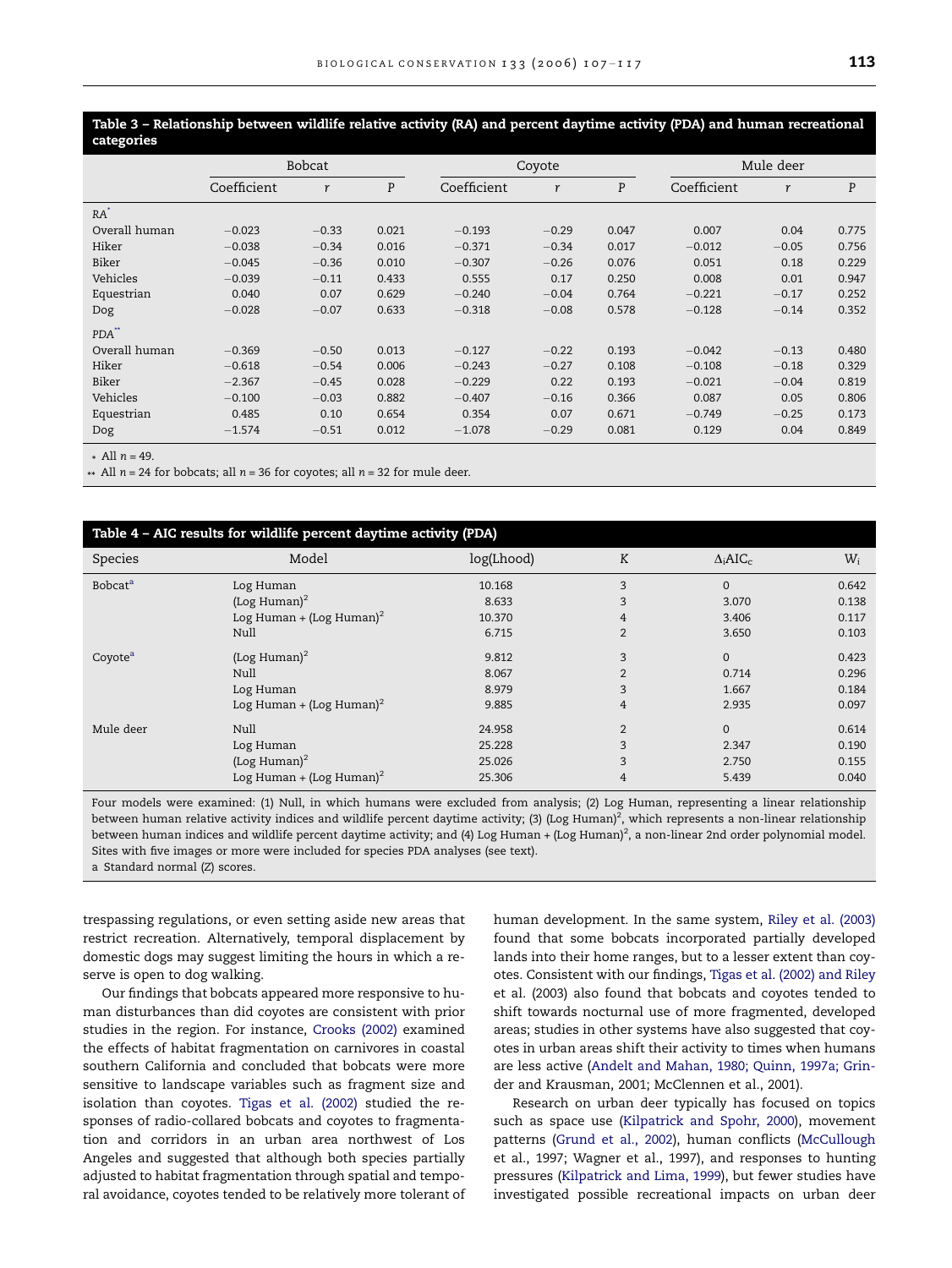<span id="page-7-0"></span>

Fig. 2 – (a and b) The relationship between log human relative activity (RA) indices and percent daytime activity (PDA) of (a) bobcat and (b) coyote. PDA was determined by taking the proportion of daytime (0600–1759) images recorded amongst all images for each species and was calculated only for sites with a minimum of five images. PDA proportions were arc sin square root transformed and represent standard normal Z scores (see text).

populations. Mule deer are known to behaviorally respond to human recreationists, including both mountain bikers and hikers [\(Taylor and Knight, 2003](#page-10-0)) but more so to pedestrians than to motorized vehicles ([Freddy et al., 1986](#page-9-0)), and particularly during daylight compared to evening hours ([Altmann,](#page-8-0) [1958; Taylor and Knight, 2003](#page-8-0)) or when a dog was present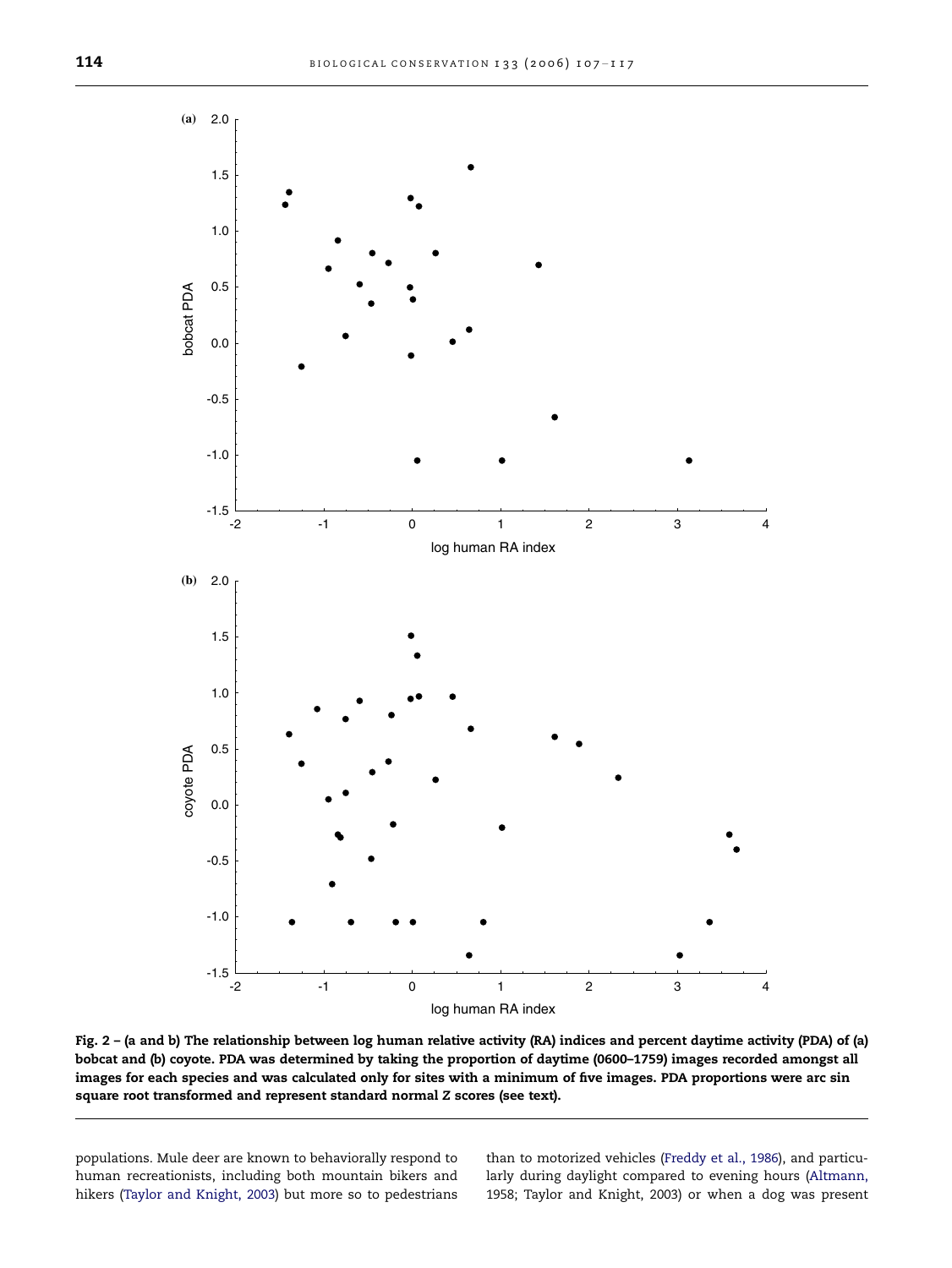<span id="page-8-0"></span>[\(Miller et al., 2001\)](#page-9-0). Although we did not find a clear and consistent pattern of avoidance of human recreation by deer, the probability of detecting deer during the day was lower with increasing levels of human recreation.

If large mammals are somewhat tolerant, albeit in differing degrees, to human intrusion within the NROC, this may partially result from lack of hunting or trapping in the reserve, activities that can result in the increased wariness of both deer [\(Kufeld et al., 1988; Naugle et al., 1997; Kilpa](#page-9-0)[trick and Lima, 1999\)](#page-9-0) and carnivores (Andelt, 1985; McClennen and Shackleton, 1989; Frank and Woodroffe, 2001). Indeed, desensitization of large mammals to human recreation may result from habituation, defined as decreased responsiveness resulting from repeated applications of neutral stimuli [\(Whittaker and Knight, 1998\)](#page-10-0). The ability to habituate to predictable and recurrent human use of recreational trails may be an important behavioral adaptation for wildlife in urban areas, allowing them to continue normal behaviors, such as resting, foraging or breeding, when confronted with continued human activity [\(Whittaker and](#page-10-0) [Knight, 1998](#page-10-0)). However, habituated urban wildlife might be less likely to avoid contact with humans, and thus may be more likely to be attracted to anthropogenic food sources such as lawns or gardens for ungulates [\(Lubow et al., 2002;](#page-9-0) [Rubin et al., 2002\)](#page-9-0) or pets, trash, and cultivated fruits for carnivores ([MacCracken, 1982; McClure et al., 1995; Quinn,](#page-9-0) 1997b; Crooks and Soulé, 1999; Fedriani et al., 2001). Habituation may also increase wildlife aggression towards humans, or render wildlife more vulnerable to hunters, poaching, or road-kill ([Jones and Witham, 1990; Knight and Gutzwiller,](#page-9-0) [1995; Whittaker and Knight, 1998; Kloppers et al., 2005](#page-9-0)). Because habituation can increase the probability of humanwildlife conflicts, it is considered an emerging problem in many urban areas [\(Thompson and Henderson, 1998; Klop](#page-10-0)[pers et al., 2005\)](#page-10-0).

A priority for future research is experimental studies to further explore potential relationships between human recreation and wildlife in metropolitan reserve systems. For example, experimentally examining wildlife activity prior to and after the admittance or cessation of specific recreational activities in an area, preferentially with control areas with no such treatment, would help identify causal mechanisms and hence allow stronger inference regarding species-specific responses to recreational groups. Further, when interpreting wildlife responses to human intrusion, it is also important to consider the costs and benefits associated with avoiding human disturbance. Benefits include avoiding the disturbance, but costs might include energy expenditures and risks of predation while moving to do so. It is often assumed that species behaviorally avoiding disturbances are most susceptible to them, but behavioral avoidance may not always be the best predictor of which species are adversely affected by disturbance ([Gill and Sutherland, 2000; Gill et al., 2001](#page-9-0)). For example, species that do not exhibit strong behavioral avoidance of humans, such as mule deer in this study, may still suffer fitness impacts if the costs of moving to avoid human recreation are overly high. Conversely, although we expect spatial and temporal displacement by bobcats and coyotes to human recreation to be associated with real costs in terms of energetic losses or increased stress levels, more research is

necessary to determine how such avoidance actually translates into changes in survival, reproduction, and ultimately population persistence.

# Acknowledgements

We thank the Nature Reserve of Orange County, The Nature Conservancy and The Irvine Company for their generous funding and support. This project could not have been completed without the continuous assistance from TNC-Irvine personnel: T. Smith, M. Ervin and D. Clarke. Special thanks to all those who assisted in fieldwork: K. Raymond, G. Geye, L. Canny, J. Cook, F.E. Askew and R. Lemonds. We thank C. Ribic and D. Field of the University of Wisconsin-Madison who provided valuable advice and support, and anonymous reviewers for their extremely helpful comments and suggestions.

#### REFERENCES

- Aaris-Sorensen, J., 1987. Past and present distribution of badgers Meles meles in the Copenhagen area. Biological Conservation 41, 159–165.
- Allen, S.G., Ainley, D.G., Page, G.W., Ribic, C.A., 1984. The effect of disturbance on harbor seal haul out patterns at Bolinas Lagoon, California. Fishery Bulletin 82, 493–499.
- Altmann, M., 1958. The flight distance in free-ranging big game. Journal of Wildlife Management 22, 207–209.
- Andelt, W.F., 1985. Behavioral ecology of coyotes in south Texas. Wildlife Monographs, 94.
- Andelt, W.F., Mahan, B.R., 1980. Behavior of an urban coyote. American Midland Naturalist 103, 399–400.
- Breitenmoser, U., 1998. Large predators in the Alps: the fall and rise of man's competitors. Biological Conservation 83, 279–289.
- Burnham, K.P., Anderson, D.R., 2002. Model Selection and Multimodel Inference: A Practical Information-Theoretic Approach, second ed. Springer, New York.
- Carbone, C., Christie, S., Conforti, K., Coulson, T., Franklin, N., Ginsberg, J.R., Griffiths, M., Holden, J., Kawanishi, K., Kinnaird, M., Laidlaw, R., Lynam, A., Macdonald, D.W., Martyr, D., McDougal, C., Nath, L., O'Brien, T., Seidensticker, J., Smith, D.J.L., Sunquist, M., Tilson, R., Wan Shahruddin, W.N., 2001. The use of photographic rates to estimate densities of tigers and other cryptic mammals. Animal Conservation 4, 75–79.
- Caro, T. (Ed.), 1998. Behavioral Ecology and Conservation Biology. Oxford University Press, New York, NY.
- Carthew, S.M., Slater, E., 1991. Monitoring animal activity with automated photography. Journal of Wildlife Management 55, 689–692.
- Clemmons, J.R., Buchholz, R. (Eds.), 1997. Behavioral Approaches to Conservation in the Wild. Cambridge University Press, Cambridge.
- Crooks, K.R., 2002. Relative sensitivities of mammalian carnivores to habitat fragmentation. Conservation Biology 16, 488–502.
- Crooks, K.R., Soulé, M.E., 1999. Mesopredator release and avifaunal extinctions in a fragmented system. Nature 400, 563–566.
- Cutler, T.L., Swann, D.E., 1999. Using remote photography in wildlife ecology: a review. Wildlife Society Bulletin 27, 571–581.
- Czech, B., Krausman, P.R., Devers, P.K., 2000. Economic associations among causes of species endangerement in the United States. Bioscience 50, 593–601.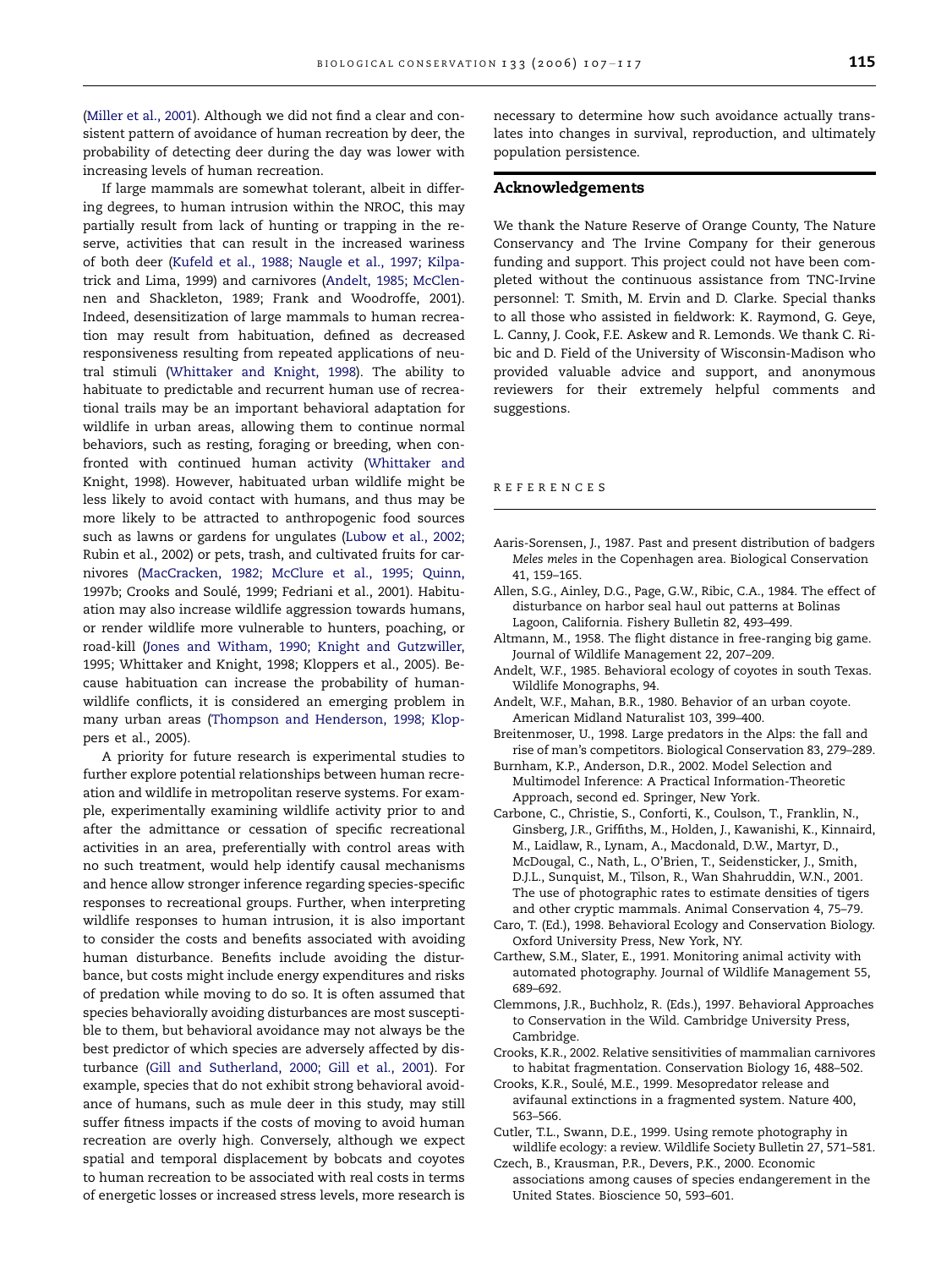- <span id="page-9-0"></span>Dobson, A.P., Rodriguez, J.P., Roberts, W.M., Wilcove, D.S., 1997. Geographic distribution of endangered species in the United States. Science 275, 550–553.
- Eckstein, R.G., O'Brien, T.F., Rongstad, O.J., Bollinger, J.G., 1979. Snowmobile effects on movements of white-tailed deer: a case-study. Environmental Conservation 6, 45–51.
- Fedriani, J.M., Fuller, T.K., Sauvajot, R.M., 2001. Does availability of anthropogenic food enhance densities of omnivorous mammals? An example with coyotes in Southern California. Ecography 24, 325–331.
- Fernández-Juricic, E., Venier, P.V., Renison, D., Blumstein, D.T., 2005. Sensitivity of wildlife to spatial patterns of recreationist behavior: a critical assessment of minimum approaching distances and buffer areas for grassland birds. Biological Conservation 125, 225–235.
- Festa-Bianchet, M., Apollonio, M. (Eds.), 2003. Animal Behavior and Wildlife Conservation. Island Press, Washington, DC.
- Frank, L.G., Woodroffe, R., 2001. Behaviour of carnivores in exploited and controlled populations. In: Gittleman, J.L., Funk, S.M., Macdonald, D., Wayne, R.K. (Eds.), Carnivore Conservation. Cambridge University Press, Cambridge, pp. 419–442.
- Freddy, D.J., Bronaugh, W.M., Fowler, M.C., 1986. Responses of mule deer to disturbance by persons afoot and snowmobiles. Wildlife Society Bulletin 14, 63–68.
- Frid, A., Dill, L., 2002. Human-caused disturbance stimuli as a form of predation risk. Conservation Ecology 6, 11–25.
- Gill, J.A., Sutherland, W.J., 2000. Predicting the consequences of human disturbance from behavioural decisions. In: Gosling, L.M., Sutherland, W.J. (Eds.), Behaviour and Conservation. Cambridge University Press, Cambridge, pp. 51–64.
- Gill, J.A., Norris, K., Sutherland, W.J., 2001. Why behavioural responses may not reflect the population consequences of human disturbance? Biological Conservation 97, 265–268.
- Gittleman, J.L., Funk, S.M., Macdonald, D., Wayne, R.K. (Eds.), 2001. Carnivore Conservation. Cambridge University Press, Cambridge.
- Gosling, L.M., Sutherland, W.J. (Eds.), 2000. Behaviour and Conservation. Cambridge University Press, Cambridge.
- Grinder, M.I., Krausman, P.R., 2001. Home range, habitat use, and nocturnal activity of coyotes in an urban environment. Journal of Wildlife Management 65, 887–898.
- Grund, M.D., McAninch, J.B., Wiggers, E.P., 2002. Seasonal movements and habitat use of female white-tailed deer associated with an urban park. Journal of Wildlife Management 66, 123–130.
- Hecnar, S.J., M'Closkey, R.T., 1998. Effects of human disturbance on five-lined skink, Eumeces fasciatus, abundance and distribution. Biological Conservation 85, 213–222.
- Jones, J.M., Witham, J.H., 1990. Post-translocation survival and movements of metropolitan white-tailed deer. Wildlife Society Bulletin 18, 434–441.
- Kent, M., Coker, P., 1992. Vegetation Description and Analysis. CRC Press, Boca Raton, FL.
- Kerley, L.L., Goodrich, J.M., Miquelle, D.G., Smirnov, E.N., Quigley, H.B., Hornocker, M.G., 2002. Effects of roads and human disturbance on Amur tigers. Conservation Biology 16, 97–108.
- Kilpatrick, H.J., Lima, K.K., 1999. Effects of archery hunting on movement and activity of female white-tailed deer in an urban landscape. Wildlife Society Bulletin 27, 433–440.
- Kilpatrick, H.J., Spohr, S.M., 2000. Spatial and temporal use of a suburban landscape by female white-tailed deer. Wildlife Society Bulletin 28, 1023–1029.
- Kloppers, E.L., St. Clair, C.C., Hurd, T.E., 2005. Predator-resembling aversive conditioning for managing habituated wildlife. Ecology and Society 10, 31.
- Knight, R.L., Cole, D.N., 1991. Effects of recreational activity on wildlife in wild lands. Transactions of the North American Wildlife and Natural Resources Conference 56, 238–247.
- Knight, R.L., Gutzwiller, K.J. (Eds.), 1995. Wildlife and Recreationists: Coexistence Through Management and Research. Island Press, Washington, DC.
- Kufeld, R.C., Bowden, D.C., Schrupp, D.L., 1988. Influence of hunting on movements of female mule deer. Journal of Range Management 41, 70–72.
- Lacy, K.E., Martins, E.P., 2003. The effect of anthropogenic habitat usage on the social behavior of a vulnerable species: Cyclura nubila. Animal Conservation 6, 3–9.
- Losos, E., Hayes, J., Phillips, A., Wilcove, D., Alkire, C., 1995. Taxpayer-subsidized resource extraction harms species. Bioscience 45, 446–455.
- Lubow, B.C., Singer, F.J., Johnson, T.L., Bowden, D.C., 2002. Dynamics of interacting elk populations within and adjacent to Rocky Mountain National Park. Journal of Wildlife Management 66, 757–775.
- MacArthur, R.A., Geist, V., Johnston, R.H., 1982. Cardiac and behavioral responses of mountain sheep to human disturbance. Journal of Wildlife Management 46, 351–358.
- MacCracken, J.G., 1982. Coyote foods in a southern California suburb. Wildlife Society Bulletin 10, 280–281.
- Magle, S., Zhu, J., Crooks, K.R., 2005. Behavioral responses to repeated human intrusion by black-tailed prairie dogs (Cynomys ludovicianus). Journal of Mammalogy 86, 524–530.
- Mainini, B., Neuhaus, P., Ingold, P., 1993. Behaviour of marmots Marmota marmota under the influence of different hiking activities. Biological Conservation 64, 161–164.
- McClennen, B.N., Shackleton, D.M., 1989. Immediate reactions of grizzly bears to human activities. Wildlife Society Bulletin 17, 269–274.
- McClennen, N., Wigglesworth, R.R., Anderson, S.H., Wachob, D.G., 2001. The effect of suburban and agricultural development on the activity patterns of coyotes (Canis latrans). American Midland Naturalist 146, 27–36.
- McClure, M.F., Smith, N.S., Shaw, W.W., 1995. Diets of coyotes near the boundary of Saguaro National Monument and Tucson, Arizona. The Southwestern Naturalist 40, 101–125.
- McCullough, D.R., Jennings, K.W., Gates, N.B., Elliott, B.G., DiDonato, J.E., 1997. Overabundant deer populations in California. Wildlife Society Bulletin 25, 478–483.
- Miller, S.G., Knight, R.L., Miller, C.K., 1998. Influence of recreational trails on breeding birds communities. Ecological Applications 8, 162–169.
- Miller, S.G., Knight, R.L., Miller, C.K., 2001. Wildlife responses to pedestrians and dogs. Wildlife Society Bulletin 29, 124–132.
- Myers, N., 1990. The biodiversity challenge: expanded hot-spots analysis. The Environmentalist 10, 243–256.
- Naugle, D.E., Jenks, J.A., Kernohan, B.J., Johnson, R.R., 1997. Effects of hunting and loss of escape cover on movements and activity of female white-tailed deer, Odocoileus virginianus. Canadian Field-Naturalist 111, 595–600.
- Nevin, O.T., Gilbert, B.K., 2005a. Perceived risk, displacement and refuging in brown bears: positive impacts of ecotourism? Biological Conservation 121, 611.
- Nevin, O.T., Gilbert, B.K., 2005b. Measuring the cost of risk avoidance in brown bears: further evidence of positive impacts of ecotourism. Biological Conservation 123, 453–460.
- Olson, T.L., Gilbert, B.K., Squibb, R.C., 1997. The effects of increasing human activity on brown bear use of an Alaskan river. Biological Conservation 82, 95–96.
- Papouchis, C.M., Singer, F.J., Sloan, W.B., 2001. Responses of desert bighorn sheep to increased human recreation. Journal of Wildlife Management 65, 573–582.
- Pimm, S.L., Jones, H.L., Diamond, J., 1988. On the risk of extinction. American Naturalist 132, 757–785.
- Quinn, T., 1997a. Coyote (Canis latrans) habitat selection in urban areas of western Washington via analysis of routine movement. Northwest Science 71, 289–297.